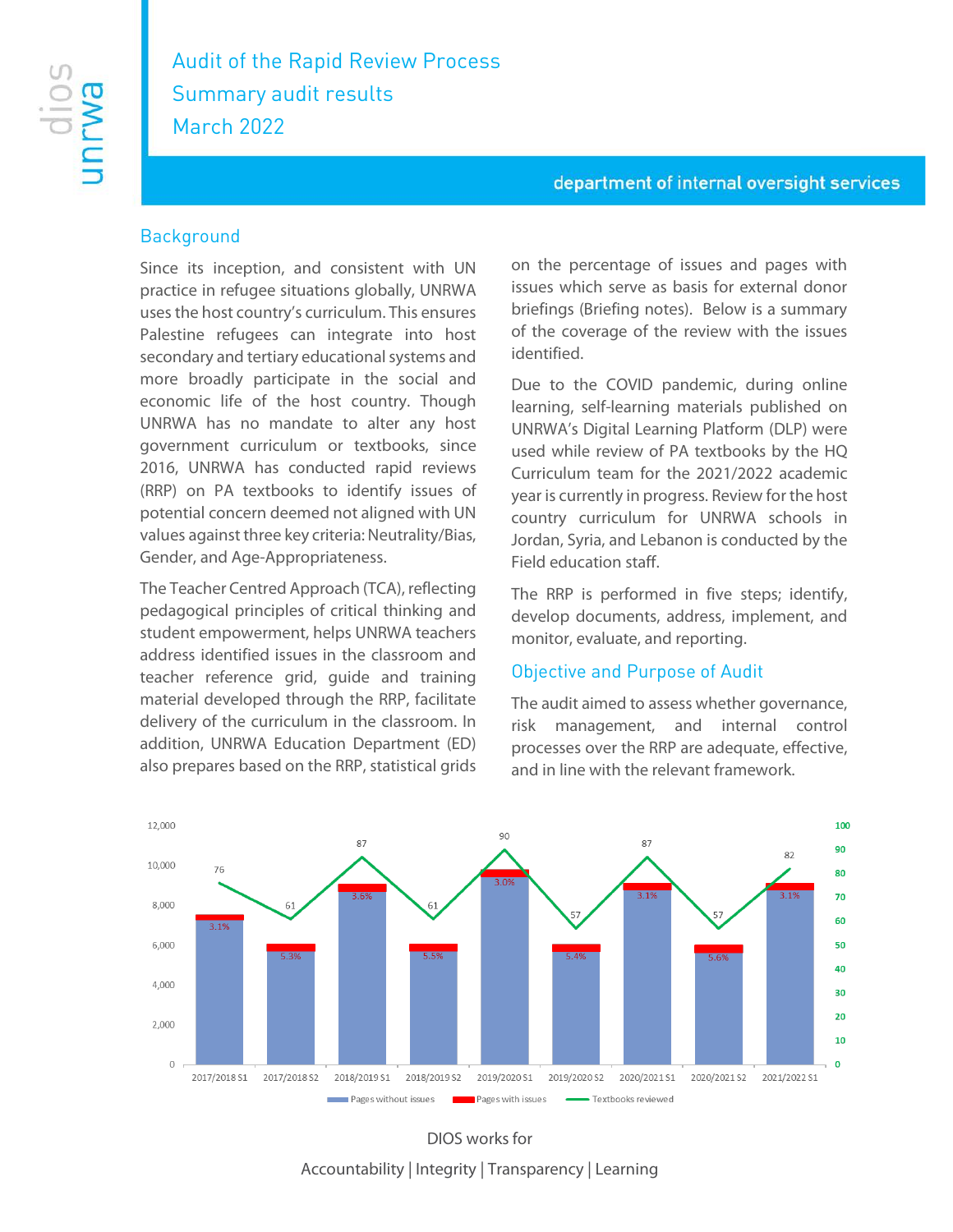### What DIOS concluded

DIOS noted that extensive reviews have been conducted, covering over 600 textbooks with close to 65,000 pages to date, resulting in the development of 9 rounds of TCA documents (Grid, Guide, and Training material) addressing on average, over 300 issues of potential concern, including the provision of options and critical thinking questions as relevant, to be used in classrooms. Moreover, the ED Curriculum Team remained agile and responsive during remote learning, devoting resources to mitigate the risks of materials not aligned with UN values being posted to DLP.

However, DIOS assessed the RRP of new editions of PA textbooks as "Partially Satisfactory – Major Improvement Needed", which means that "The assessed governance arrangements, risk management practices and controls were generally established and functioning but need major improvement to provide reasonable assurance that the objectives of the audited entity/area should be achieved". In particular, the RRP framework required significant enhancement, and other necessary measures (including monitoring for implementation in all fields) were needed to ensure effective implementation of RRP and TCA in the classrooms.

#### What DIOS recommended

DIOS made 7 recommendations of which 3 (#1, #3 & #6) are high risk. To effectively implement the rapid review framework, Education Department should:

significantly enhance the rapid review framework by strengthening and incorporating the following key elements:

- $\checkmark$  defined roles and responsibilities;
- $\checkmark$  specified criteria to use when conducting the review;
- $\checkmark$  systematic quality assurance mechanism and;
- $\checkmark$  clarification of roles and responsibilities of specific stakeholders (such as Neutrality and Gender), for consistent interpretation of the identified matters related to key UN values.

immediately commence succession planning and accelerate recruitment for vacant posts in order to ensure that critical knowledge is retained and that the rapid reviews will continue to be conducted after staff transition;

- establish clear timelines and monitoring mechanism to ensure timely completion and dissemination of the rapid review and related TCA documents respectively, in line with the start of the academic year;
- $\Delta t$ ake necessary measures to establish appropriate record-keeping system utilizing relevant existing IMTD suite, including OneDrive or SharePoint;
- develop an effective training plan for HQ-led  $\mathbb{P}_{\text{trainina}}$ , and ensure fields development of the cascade training plan, in due consideration of alternative delivery modality in accordance with the TCA Training Manual in line with the academic year given the potential constraints;
- develop a monitoring mechanism to ensure  $\mathcal{L}$ that the TCA Grid and Guide are implemented, including ensuring the required monitoring, quality assurance, and classroom visits are conducted;

ensure monitoring mechanism is in place on the fields' implementation of the rapid review framework for the host country curriculum in Syria, Jordan, and Lebanon.